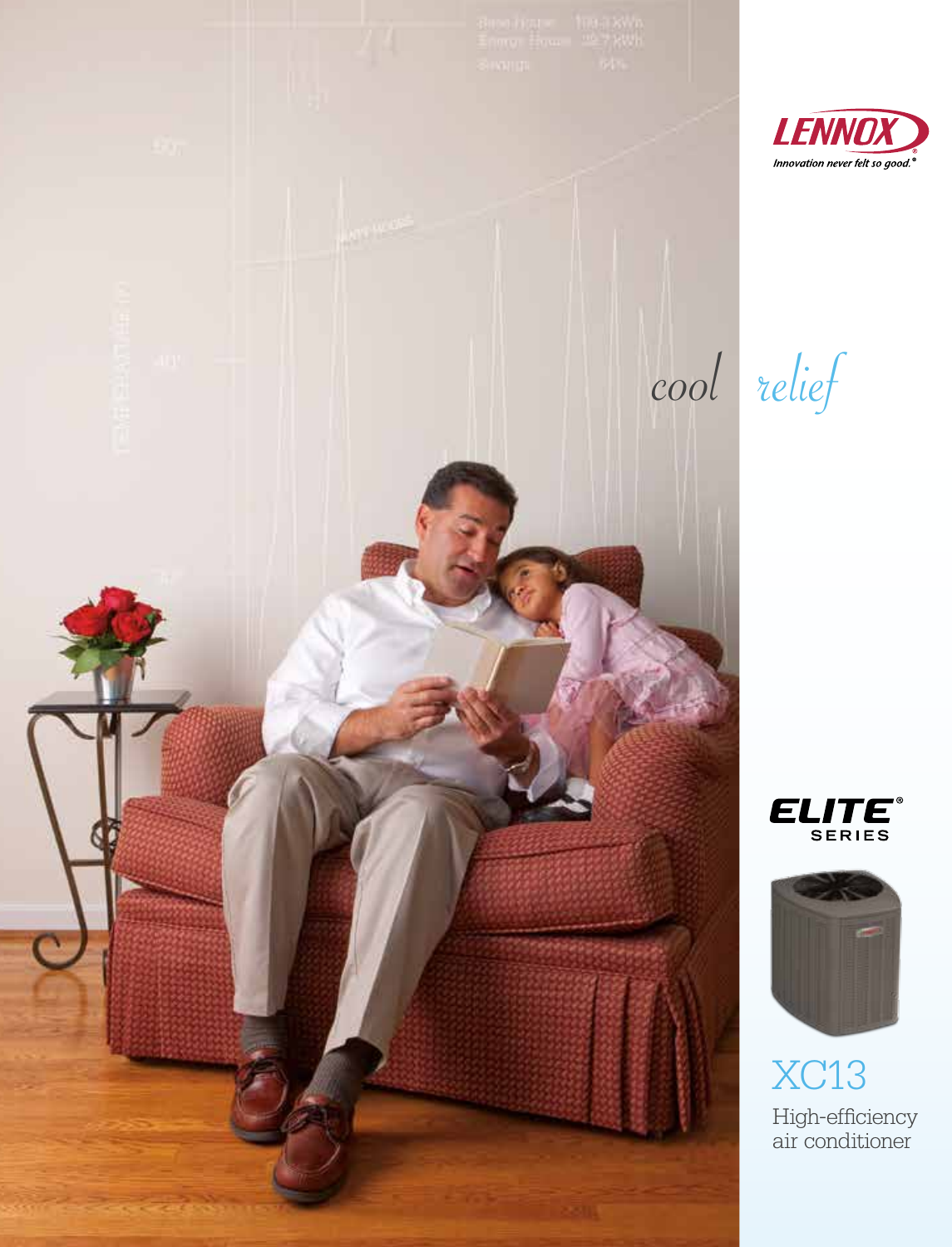# Get relief from the heat and high utility bills.

The Elite® Series XC13 air conditioner provides cool, comforting relief on even the hottest of days. Its advanced scroll compressor, the engine behind the system, works reliably around the clock to maintain consistent temperature and humidity levels. A condenser coil, the part of the system that transfers heat away from the system, operates efficiently to give you a break in the form of lower utility bills.

The XC13 also features a precision-balanced, direct-drive fan that helps keep the environment outside your home quiet. And that means relaxation for your family, friends and neighbors.



#### Relief that comes from reliable performance

The XC13 represents Lennox' ongoing commitment to deliver the highest possible level of reliability. Every air conditioning unit meets our most stringent standards of excellence, proved through extensive lab testing that ensures maximum performance and dependability.

## Added peace of mind

The XC13 is protected by a 10-year limited warranty on the compressor and a 10-year limited warranty\* on all remaining covered components.



### Money-saving energy efficiency

With cooling efficiency ratings up to 15.50 SEER,\*\* the XC13 can save you hundreds of dollars each year on utility bills, compared to older or conventional units.



*SEER stands for "Seasonal Energy Efficiency Ratio" and is a measure of the cooling efficiency of air conditioners. The higher the SEER, the greater your energy savings. Typical SEER ratings start at 13.00, but the XC13 carries ratings as high as 15.50.* 

Savings chart shows the 5-year savings you can expect from a 15.50 SEER air conditioner vs. existing equipment with a 10.00 SEER rating. The regions used to calculate household fuel and utility costs reflect a cross-section of cities in the U.S. In addition to geography, cooling costs indicated are based on 3-ton capacity specifications, with 1,600 cooling hours per year and 12.29 cents per kWh (Source: EIA National average electric rate, August 2014 YTD). Your actual costs may vary depending on the weather, local fuel rates, system settings and your personal lifestyle.

\*Online equipment registration at www.lennoxregistration.com is required within 60 days of installation (except in California and Quebec) or Lennox' base warranty will apply. Applies to residential applications only. See actual warranty certificate for details

\*\*Actual system efficiency may vary depending on the exact system match. Efficiencies are representative of a single AHRI Most Popular matched combination.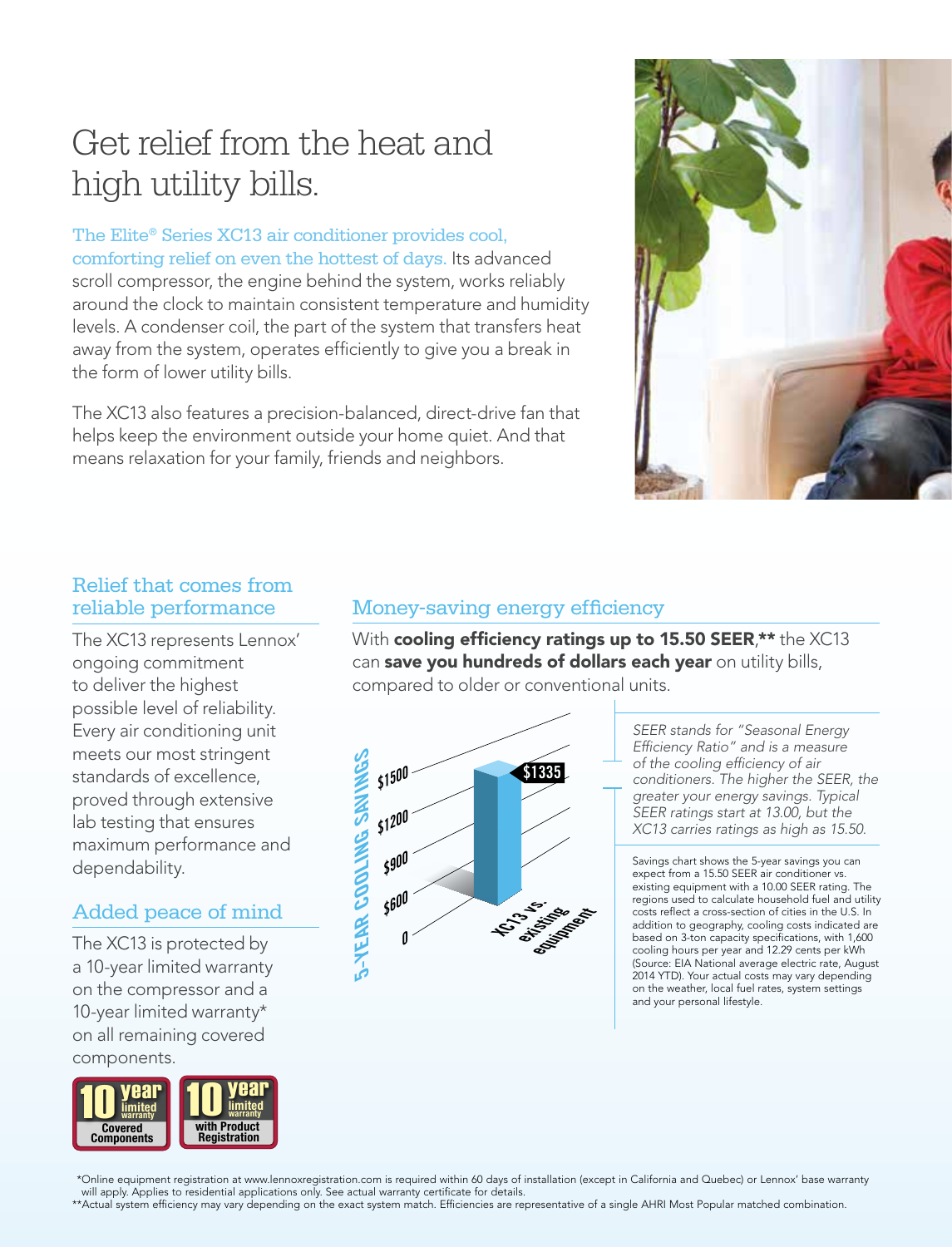

relief

#### A friendlier refrigerant

The XC13's scroll compressor **R-410A** uses the chlorine-free R-410A refrigerant, which meets the U.S. EPA's most stringent environmental guidelines. Lennox was one of the first HVAC manufacturers to develop R-410A as an alternative to R-22 (freon).

#### Allergy relief on warm days



The XC13 is designed to  $\left| Humiditrol \right| \stackrel{\text{Ine}}{\text{work with the Humiditrol}^{\circ}}$ whole-home dehumidification

system.\*\*\* Patented Humiditrol technology helps reduce humid conditions in the home, lessening the potential for mold and mildew growth.



*Choosing a product like the XC13 can improve your comfort, while also helping you save energy and money. For other ways to make your home more efficient, visit ItPaystoLiveSmart.com.*